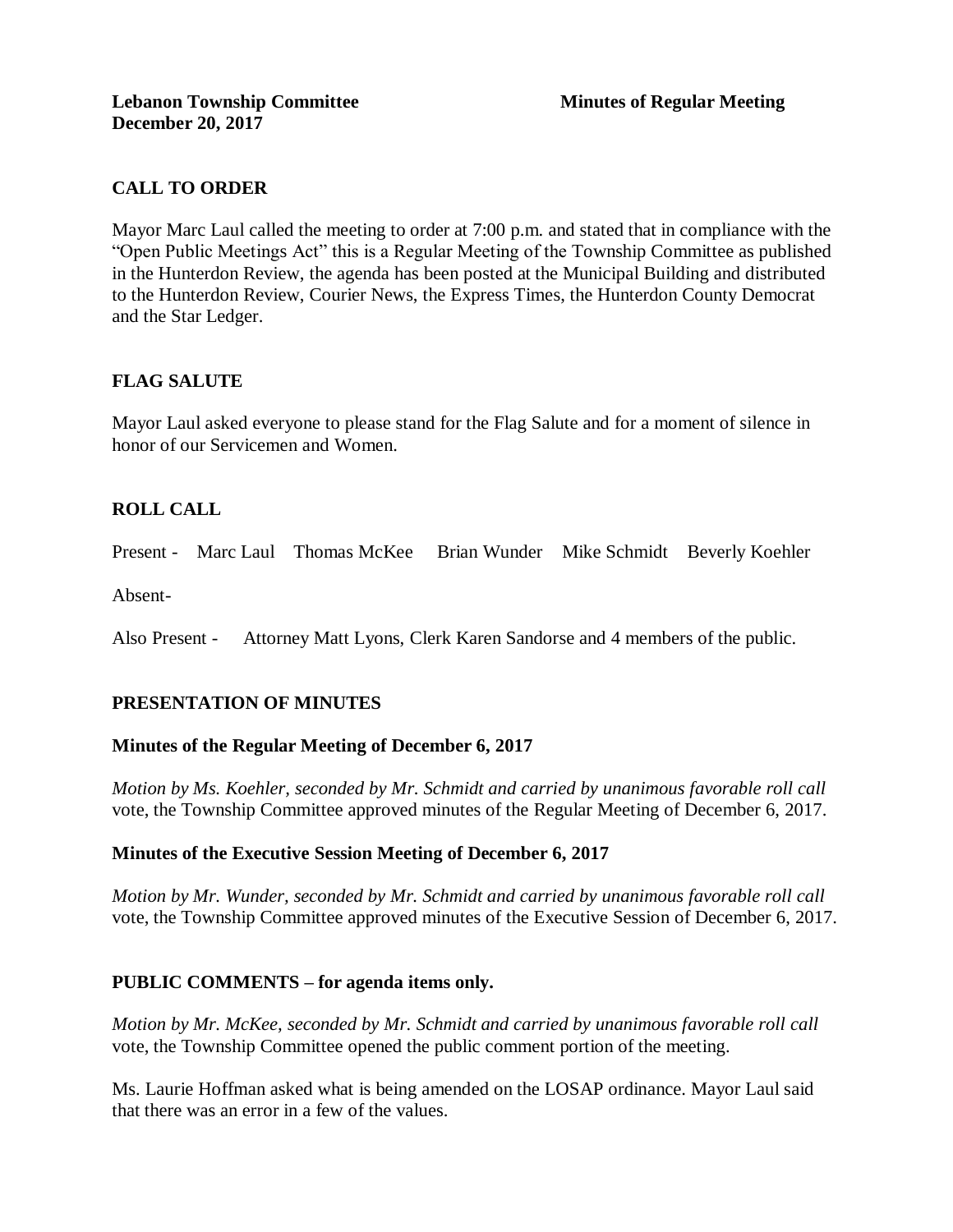LTCM 12/20/2017 Page 2 of 8

*Motion by Ms. Koehler, seconded by Mr. McKee and carried by unanimous favorable roll call*  vote, the Township Committee closed the public comment portion of the meeting.

## **PROCLAMATION**

*Motion by Mr. Wunder, seconded by Mr. Schmidt and carried by unanimous favorable roll call*  vote, the Township Committee approved Proclamation – Township of Lebanon School Choice Week.

#### **PROCLAMATION Township of Lebanon School Choice Week**

WHEREAS all children in the Township of Lebanon should have access to the highestquality education possible; and,

WHEREAS the Township of Lebanon recognizes the important role that an effective education plays in preparing all students in the Township of Lebanon to be successful adults; and,

WHEREAS quality education is critically important to the economic vitality of the Township of Lebanon; and,

WHEREAS the Township of Lebanon is home to a multitude of high quality public and nonpublic schools from which parents can choose for their children, in addition to families who educate their children in the home; and,

WHEREAS, educational variety not only helps to diversify our economy, but also enhances the vibrancy of our community; and,

WHEREAS, the Township of Lebanon has many high-quality teaching professionals in all types of school settings who are committed to educating our children; and,

WHEREAS, School Choice Week is celebrated across the country by millions of students, parents, educators, schools and organizations to raise awareness of the need for effective educational options;

NOW, THEREFORE, the Mayor and Township Committee do hereby recognize January 21-27, 2018 as Township of Lebanon School Choice Week, and call this observance to the attention of all of our citizens.

### **RESOLUTIONS**

### **Resolution No. 117-2017 - Cancel Delinquent Taxes 2017**

*Motion by Ms. Koehler, seconded by Mr. McKee and carried by unanimous favorable roll call vote,* the Township Committee approved Resolution No. 117-2017 as written below.

> TOWNSHIP OF LEBANON COUNTY OF HUNTERDON STATE OF NEW JERSEY RESOLUTION NO. 117-2017 CANCEL DELINQUENT TAXES 2017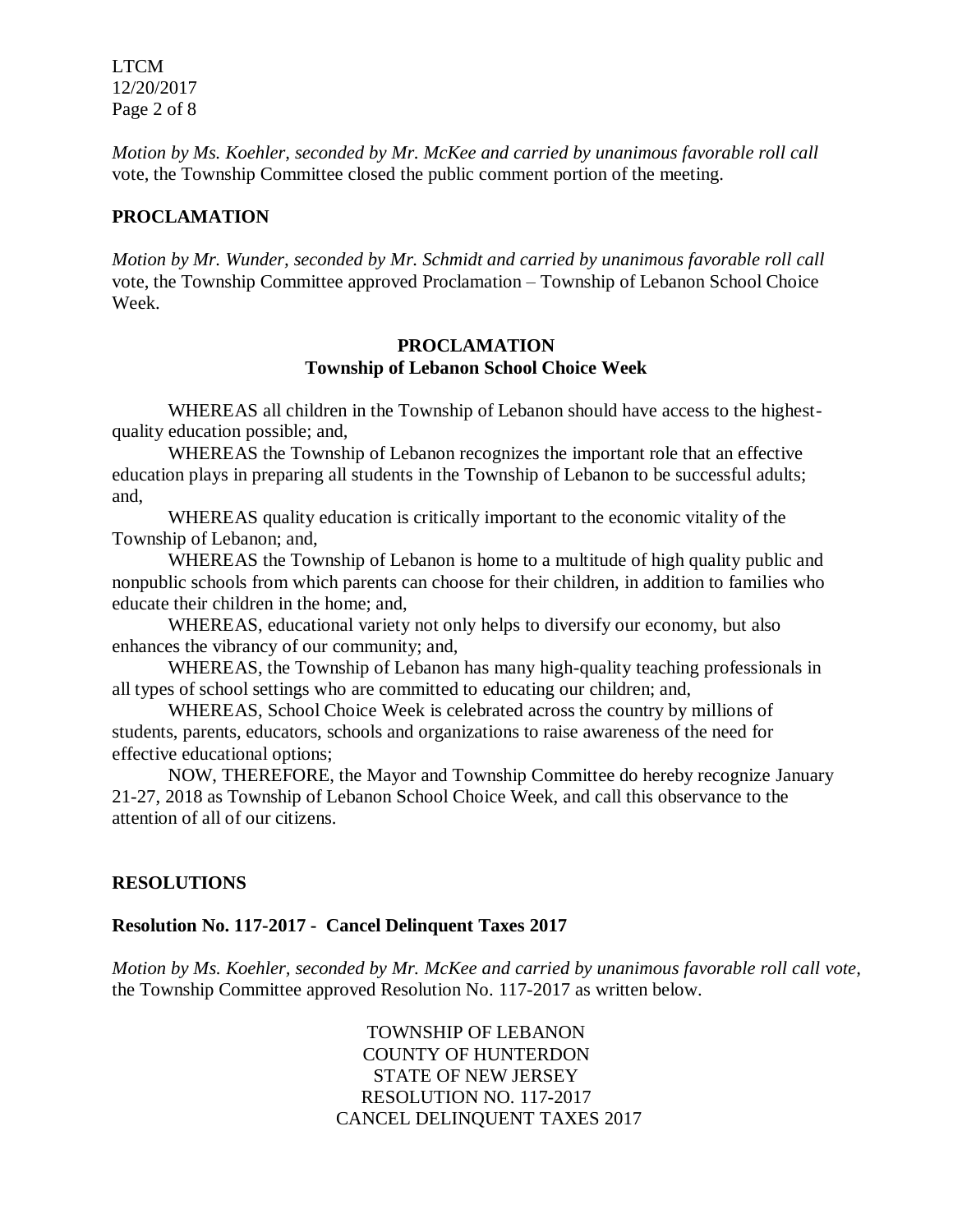WHEREAS N.J.S.A. 40A: 5-17.01 allows for amounts of \$10.00 and less of delinquent taxes to be cancelled, and,

WHEREAS the following amounts are open and due for 2017, and

WHEREAS it is the desire of the Tax Collector to clear these amounts,

THEREFORE, BE IT RESOLVED that the following balances be cancelled:

| <b>Block/Lot</b> | Amount |
|------------------|--------|
| 10/34            | .06    |
| 10/49            | .20    |
| 18/11Q           | .15    |
| 24/32.05         | .01    |
| 34/2Q            | .22    |
| 35/2.01          | .16    |
| 34/2.03Q         | .13    |
| 35/31.05         | .80    |
| 35/76.03Q        | .77    |
| 36/43            | .19    |
| 37/23.11         | .03    |
| 38/10            | .99    |
| 38/23            | .01    |
| 38/86.01         | .63    |
| 38/105           | .37    |
| 40/29            | .31    |
| 41/2.04          | .01    |
| 48/1Q            | .01    |
| 46/29.02         | .01    |
| 49/34            | .31    |
| 49/43            | .02    |
| 50/6             | .01    |
| 57/16            | .47    |
| 57/20.04         | .01    |
| 57/21.02         | .72    |
| 60/2             | .01    |
| 64/5             | .18    |
| 69/23.01         | .54    |

TOTAL: 7.33

## **Resolution No. 118-2017 - CANCEL OVERPAID TAXES 2017**

*Motion by Mr. McKee, seconded by Mr. Wunder and carried by unanimous favorable roll call vote,* the Township Committee approved Resolution No. 118-2017 as written below.

> TOWNSHIP OF LEBANON COUNTY OF HUNTERDON STATE OF NEW JERSEY RESOLUTION NO. 118-2017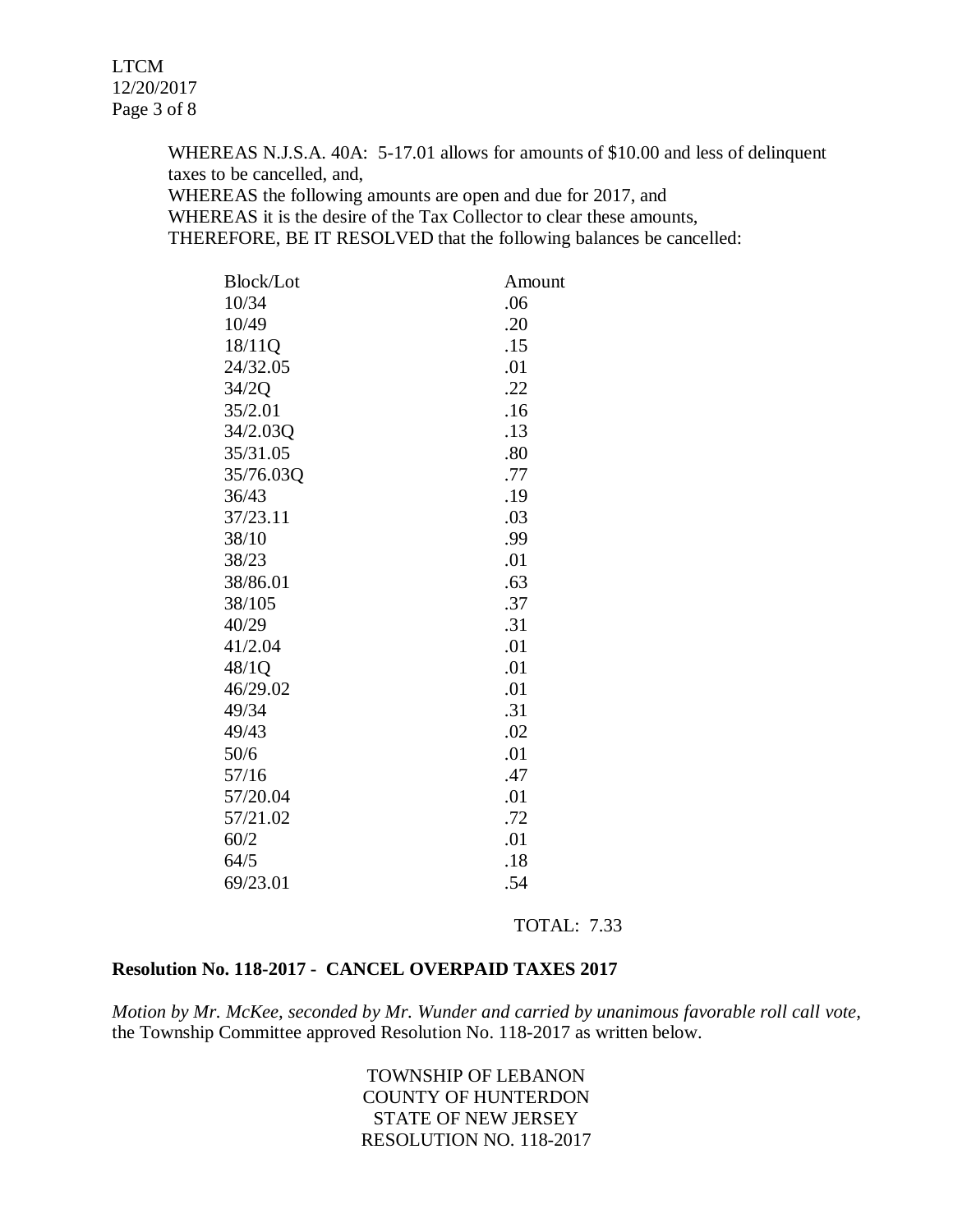LTCM 12/20/2017 Page 4 of 8

## CANCEL OVERPAID TAXES 2017

WHEREAS N.J.S.A. 40A: 5-17.01 allows for amounts of \$10.00 and less of overpaid taxes to be cancelled, and,

WHEREAS the following amounts are overpaid for 2017, and WHEREAS it is the desire of the Tax Collector to clear these amounts, THEREFORE, BE IT RESOLVED that the following credits be cancelled to surplus:

| <b>Block/Lot</b> | Amount |                    |
|------------------|--------|--------------------|
| 11/25            | .03    |                    |
| 12/24            | .02    |                    |
| 18/49.01         | .50    |                    |
| 21/13            | .01    |                    |
| 29/32.06         | .01    |                    |
| 30/9.02          | .01    |                    |
| 35/23            | .01    |                    |
| 35/75.01         | .01    |                    |
| 35/78            | .02    |                    |
| 35/91.09         | .29    |                    |
| 36/16Q           | .16    |                    |
| 37/23.08         | .10    |                    |
| 37/24            | .01    |                    |
| 37/35            | .04    |                    |
| 38/59            | .01    |                    |
| 38/98            | .01    |                    |
| 38/103.01Q       | .02    |                    |
| 49/11            | .01    |                    |
| 49/29            | .01    |                    |
| 49/39Q           | .18    |                    |
| 50/22.01         | .02    |                    |
| 50/23            | .01    |                    |
| 54/23.01         | .04    |                    |
| 56/13.02T        | .01    |                    |
| 59/7.01          | .01    |                    |
| 59/16            | .01    |                    |
| 60/11.03Q        | .27    |                    |
| 60/19            | .01    |                    |
| 60/30/01         | .01    |                    |
| 60/41.02         | .74    |                    |
| 67/6             | .36    |                    |
| 69/56.10         | .01    |                    |
| 69/56.15         | .01    |                    |
| 73/15            | .30    |                    |
| 73/27            | .01    |                    |
| 73/30            | .01    | <b>TOTAL: 3.29</b> |
|                  |        |                    |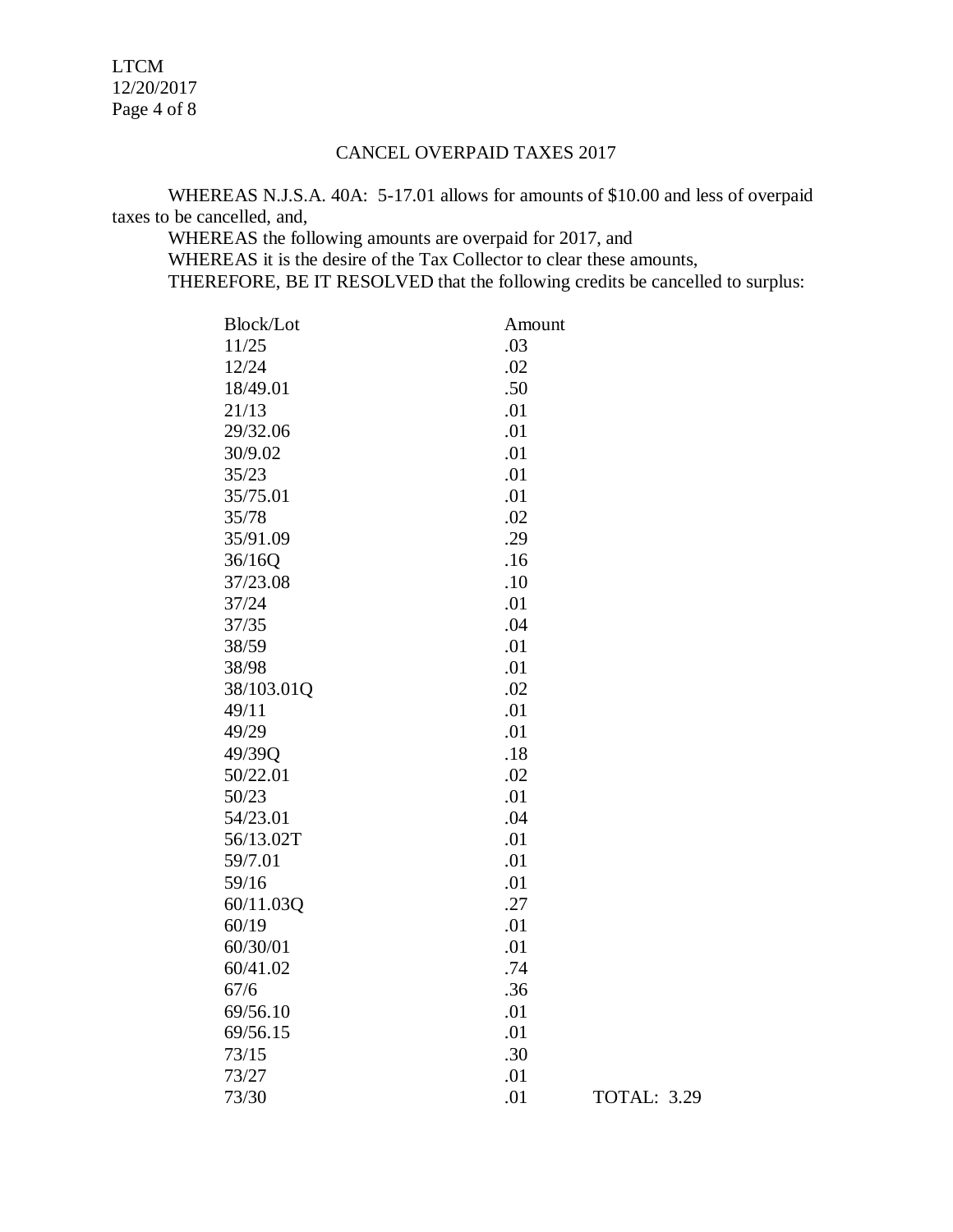LTCM 12/20/2017 Page 5 of 8

#### **Resolution No. 119-2017 - Transfers**

*Motion by Mr. Schmidt, seconded by Mr. Wunder and carried by unanimous favorable roll call*  vote, the Township Committee approved Resolution No. 119-2017 as attached.

## TOWNSHIP OF LEBANON HUNTERDON COUNTY, NEW JERSEY RESOLUTION NO. 119-2017 **TRANSFERS**

#### **Resolution No. 120-2017 - Amending Resolution No. 96-2017 - LOSAP**

*Motion by Mr. McKee, seconded by Mr. Schmidt and carried by unanimous favorable roll call vote,* the Township Committee approved Resolution No. 120-2017 as written below.

## TOWNSHIP OF LEBANON HUNTERDON COUNTY, NEW JERSEY RESOLUTION NO. 120-2017 AMENDING RESOLUTION NO. 96-2016 RESOLUTION APPROVING LOSAP PAYMENTS TO CERTAIN LEBANON TOWNSHIP FIRE COMPANY MEMBERS

WHEREAS, pursuant to N.J.S.A. 40A:14-183 *et seq.*, the Township of Lebanon created a Length of Service Awards Program (LOSAP) for the volunteer members of the Lebanon Township Fire Company (the "Fire Company");

WHEREAS, certain members of the Fire Company did not receive LOSAP payments for their first qualifying year of service; and

WHEREAS, after reviewing the payments approved in Resolution No. 96-2016 it was realized that the noted modifications (in bold) are necessary; and

WHEREAS, the annual payments are as follows:

 $2000-2001 = $300$  $2002 - 2004 = $600$  $2005 - 2016 = $700$ 

WHEREAS, the following members and former-members of the Fire Company are owed the referenced qualifying year LOSAP payment:

| $\bullet$ | Border, William L     | \$600.00 |
|-----------|-----------------------|----------|
|           | • Clark, Geoffrey $l$ | \$600.00 |
|           | • Bisbee, Steven      | \$700.00 |
|           | • Dantonio, Giulio    | \$700.00 |
|           | • Duryea, Matthew     | \$700.00 |
|           | • Freeborn, Steven    | \$600.00 |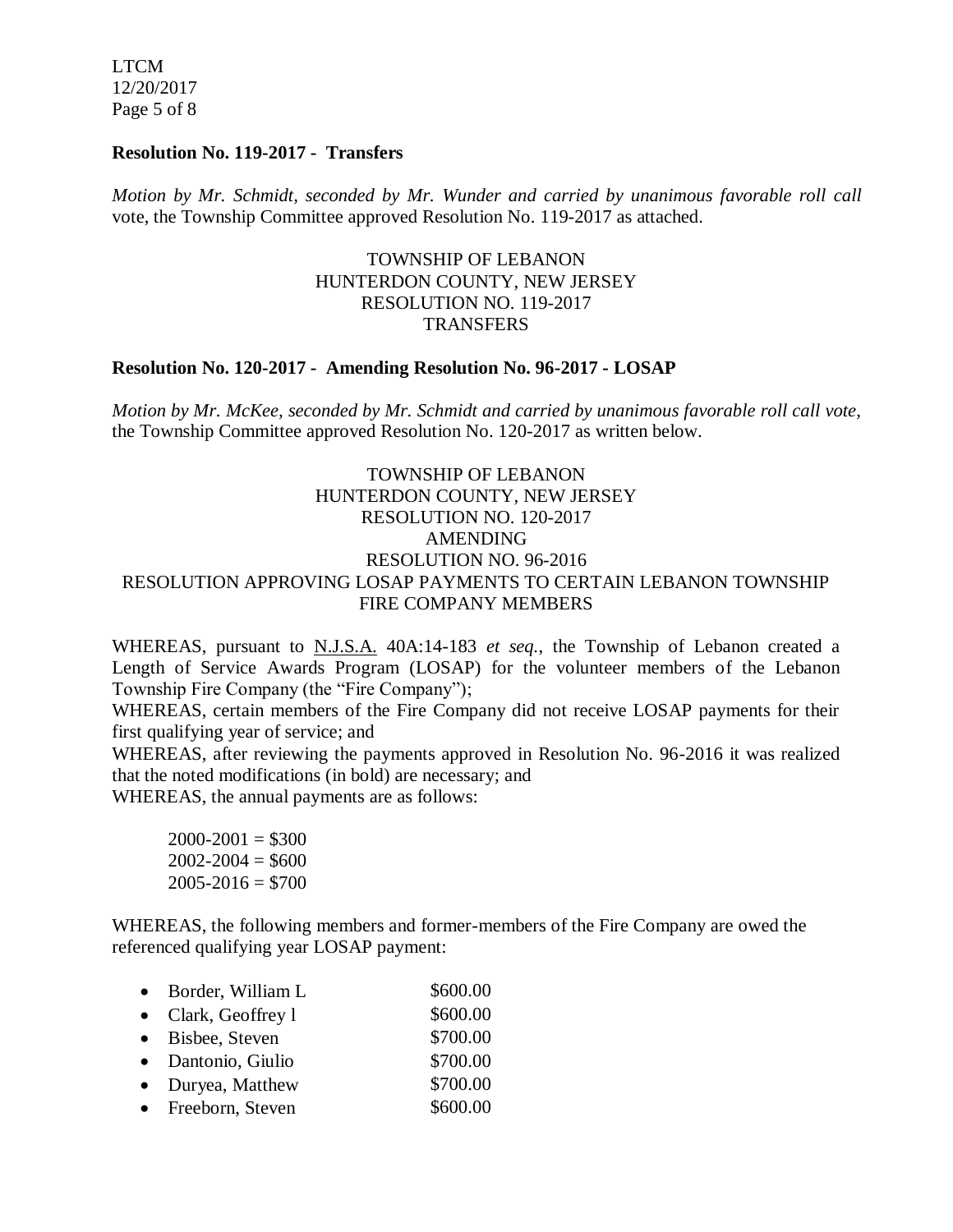LTCM 12/20/2017 Page 6 of 8

| <b>Freeborn, Russell</b> | \$700.00 |
|--------------------------|----------|
| Gabriel, Warren          | \$300.00 |
| Guilfoyle, Kevin         | \$300.00 |
| Hallett, Jamie           | \$600.00 |
| Harkin, Joseph           | \$600.00 |
| Hayth, William           | \$300.00 |
| Ibsen, Paul              | \$600.00 |
| Jones, Paul              | \$300.00 |
| Jones, Paul Raymond      | \$300.00 |
| Kiley, Edwards           | \$600.00 |
| Kneafsey, John           | \$300.00 |
| Koschker, April          | \$300.00 |
| Kumka, Michael           | \$600.00 |
| Mangulson, Sven          | \$300.00 |
| Milkowski, Gary          | \$300.00 |
| Milkowski, Ronald        | \$300.00 |
| Paterniti, Robert        | \$300.00 |
| Perry, Louis             | \$300.00 |
| Pezzuti, Joseph          | \$700.00 |
| Schaffer, Edward         | \$600.00 |
| <b>Somers, Kenneth</b>   | \$300.00 |
| Trujillo, Richard        | \$300.00 |
| Yarnell, John            | \$700.00 |

WHEREAS, the total amount of LOSAP payments owed as set forth above is \$**13,800**; and WHEREAS, the Local Plan Administrator has reviewed the above list, requested supporting documentation from the Fire Company to substantiate the information provided, and is satisfied that the list is complete and accurate;

WHEREAS, the following four (4) members are no longer members of the Fire Company and have closed their LOSAP accounts; therefore payments must be made by check directly to such former members:

- Paul Jones (\$300)
- April Koschker (\$300)
- Robert Paterniti (\$300)
- Edward Schaffer (\$600)

WHEREAS, the Chief Financial Officer has certified that there are sufficient encumbered funds from the 2016 budget to make payment of the above-referenced LOSAP contributions.

NOW, THEREFORE, BE IT RESOLVED by the Township Committee of the Township of Lebanon, County of Hunterdon, State of New Jersey that:

1. Payment of the above referenced LOSAP contributions to the Township's LOSAP Plan Provider is approved in the amount of **\$12,300**.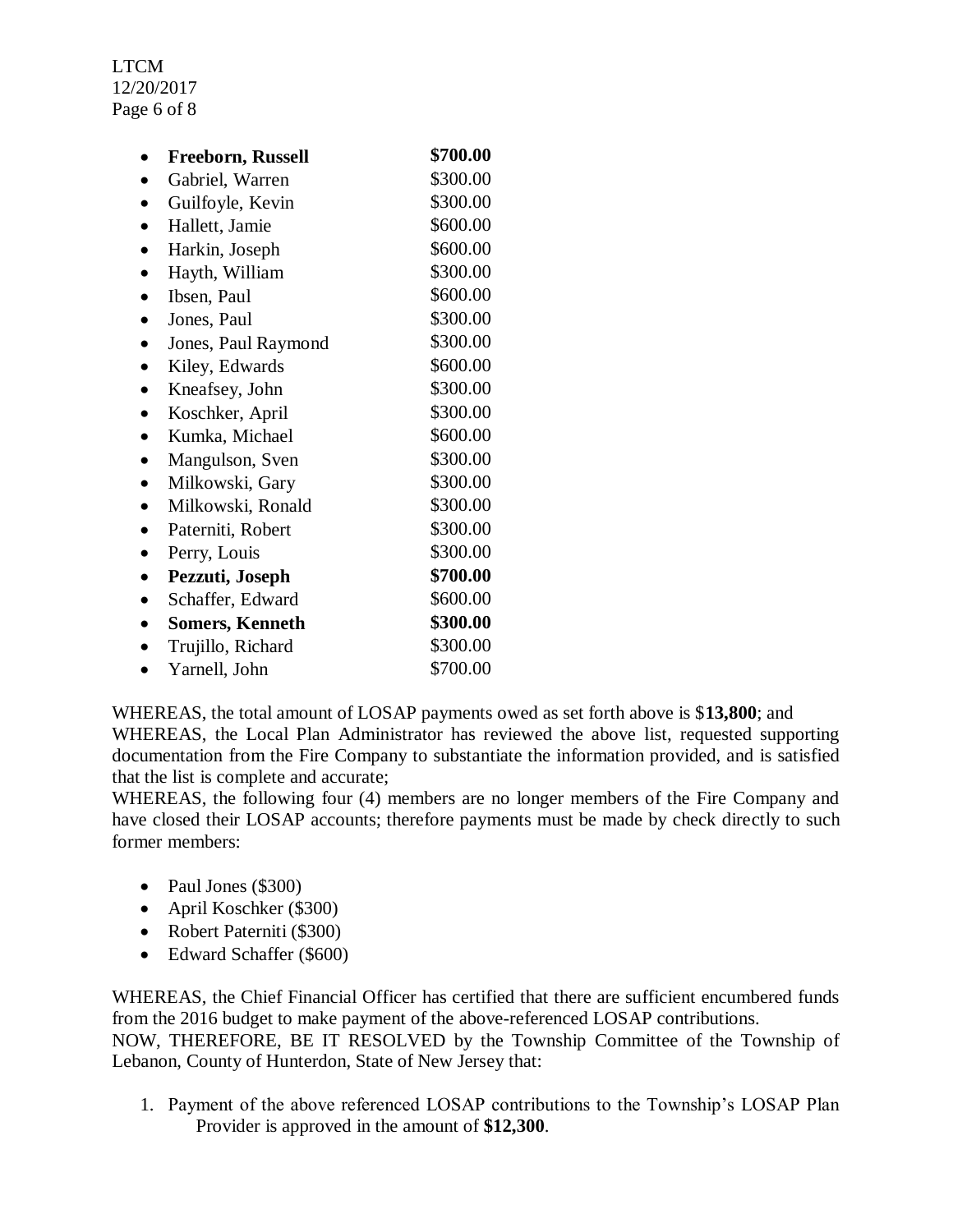LTCM 12/20/2017 Page 7 of 8

- 2. Payment in the following amounts directly to the following former members of the Lebanon Township Fire Company is approved:
	- Paul Jones  $(\$300)$
	- April Koschker (\$300)
	- Robert Paterniti (\$300)
	- Edward Schaffer (\$600)

# **OLD BUSINESS**

There was no Old Business

## **NEW BUSINESS**

## **Raffle License Application – Friends of Memorial Park – Event Date - 01/13/2018**

*Motion by Mr. Wunder, seconded by Ms. Koehler and carried by unanimous favorable roll call*  vote, the Township Committee approved a Raffle License Application for the Friends of Memorial Park for an event to be held on 01/13/2018.

## **Hunterdon County Farmland Preservation Administrator – 2019 PIG Application Update**

The Committee received correspondence from the Hunterdon County Farmland Preservation Administrator notifying them that Hunterdon County is applying for a 2019 Planning Incentive Grant and noted that there are farms in the Township that could be considered for farmland preservation.

### **Municipal Clerk Request to Purchase a Server**

*Motion by Ms. Koehler, seconded by Mr. Schmidt and carried by unanimous favorable roll call*  vote, the Township Committee approved the purchase of a Dell PowerEdge T330 Server from Dell EMC, a State Contract Vendor, in the amount of \$2865.06, and the cost of \$900 for Silliman Consulting to install the server.

# **PRESENTATION OF VOUCHERS**

Committee Members provided a description of vouchers exceeding \$1000.00.

*Motion by Ms. Koehler, seconded by Mr. Schmidt and carried by unanimous favorable roll call*  vote, the Township Committee approved the December 20, 2017 bill list, in amount of \$411,434.39.